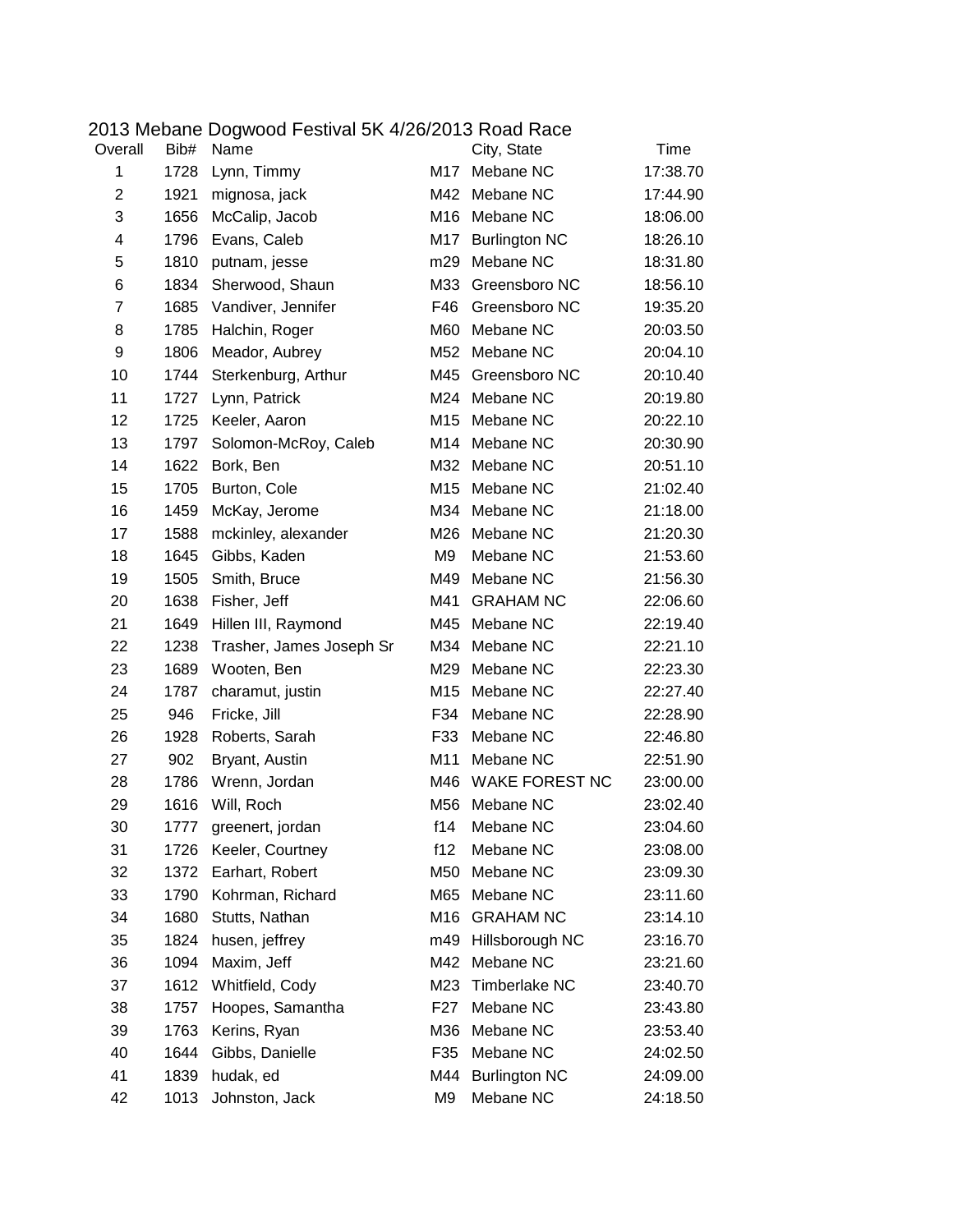| Roxboro NC<br>44<br>1490<br>M57<br>Phillips, Paul                       |          |
|-------------------------------------------------------------------------|----------|
|                                                                         | 24:27.80 |
| 45<br>M13<br><b>BURLINGTON NC</b><br>1926<br>lippert, eric              | 24:41.20 |
| 46<br>1811<br>F <sub>29</sub><br>Mebane NC<br>putnam, darci             | 24:48.10 |
| 47<br>F <sub>17</sub><br>1798<br>Solomon-McRoy, Marissa<br>Mebane NC    | 24:53.60 |
| 48<br>1544<br>Walling, Jeff<br>M46<br>Mebane NC                         | 24:54.90 |
| 49<br>1804<br>F34<br>Semora NC<br>Pointer, Shannon                      | 24:55.80 |
| 50<br>1711<br>M15<br>Mebane NC<br>Fields, Tristin                       | 24:59.60 |
| 51<br>1640<br>M28<br><b>BURLINGTON NC</b><br>Fox, Jonathan              | 25:03.90 |
| 52<br>1925<br>M44 BURLINGTON NC<br>Lippert, Rich                        | 25:09.70 |
| 53<br>1761<br>M13<br>Mebane NC<br>James, Bryce                          | 25:11.50 |
| 54<br>1668<br>Rutledge, Nathan<br>M13<br>Mebane NC                      | 25:11.60 |
| 55<br>1805<br>F43<br>Mebane NC<br>Taylor, Barb                          | 25:23.40 |
| 56<br>1731<br>M11<br>Mebane NC<br>Morton, Gavyn                         | 25:29.5  |
| 57<br>M35<br>Mebane NC<br>1387<br>glancy, aaron                         | 25:32.00 |
| M11<br>58<br>1305<br>Hughes, Gavin<br>Mebane NC                         | 25:43.30 |
| F11<br>59<br>1095<br>Mebane NC<br>Maxim, Lena                           | 25:45.00 |
| 60<br>1818<br>M37<br>Mebane NC<br>rhode, michael                        | 25:47.90 |
| F36<br>61<br>1927<br>Story, Jennifer<br>Mebane NC                       | 25:50.20 |
| 1821<br>chappell, whitt<br>M <sub>9</sub><br><b>BURLINGTON NC</b><br>62 | 25:59.40 |
| 63<br>1809<br>M24<br><b>BURLINGTON NC</b><br>wright, austin             | 26:00.40 |
| 64<br>935<br>M10<br>Mebane NC<br>Faulkner, River                        | 26:01.80 |
| F11<br>65<br>898<br>Mebane NC<br>Brouwer, Anneke                        | 26:04.50 |
| 66<br>1619<br>M24<br><b>Burlington NC</b><br>Aucompaugh, David          | 26:10.30 |
| 67<br>1696<br>Balefour, James<br>M43<br>Mebane NC                       | 26:10.90 |
| M <sub>9</sub><br>68<br>1630<br>Choim, Alex<br><b>GRAHAM NC</b>         | 26:15.10 |
| 69<br>1756<br>HAWKINS, DARYL<br>M53<br>Mebane NC                        | 26:16.60 |
| 70<br>1812<br>m <sub>54</sub><br>Pace, Lester                           | 26:17.20 |
| 71<br>934<br>M8<br>Evans, Andrew<br>Mebane NC                           | 26:24.40 |
| 72<br>894<br>Boyles, Cooper<br>M <sub>9</sub><br><b>GRAHAM NC</b>       | 26:26.00 |
| 73<br>Shaw, Stephen<br>1672<br>M19<br>Mebane NC                         | 26:31.10 |
| 74<br>1508<br>Smith, Katrina<br>F48<br>Mebane NC                        | 26:31.80 |
| 1306<br>woodall, edward<br>m45<br>Mebane NC<br>75                       | 26:39.10 |
| 1442<br>F48<br>Hillsborough NC<br>76<br>Johnson, Jodie                  | 26:43.00 |
| M10<br>Mebane NC<br>77<br>1277<br>Williams, Luke                        | 26:46.60 |
| M10<br>Mebane NC<br>78<br>1283<br>Williams, Owen                        | 26:49.60 |
| 1498<br>Sanger, Megan<br>F <sub>25</sub><br>Lexington NC<br>79          | 26:53.30 |
| 80<br>1682<br>Tatum, Madison<br>F <sub>15</sub><br><b>GRAHAM NC</b>     | 27:04.40 |
| 81<br>1670<br>M35<br>Mebane NC<br>Sessoms, Dean                         | 27:07.90 |
| 82<br>F42<br>Mebane NC<br>1503<br>Smith, Beverly                        | 27:11.40 |
|                                                                         | 27:15.30 |
| 83<br>1665<br>Printz, Sean<br>M29<br>Julian NC                          |          |
| 1401<br>M31<br>Durham NC<br>84<br>Harris, Ryan                          | 27:23.00 |
| F11<br>Rios, Ariel<br>Mebane NC<br>85<br>1153                           | 27:23.30 |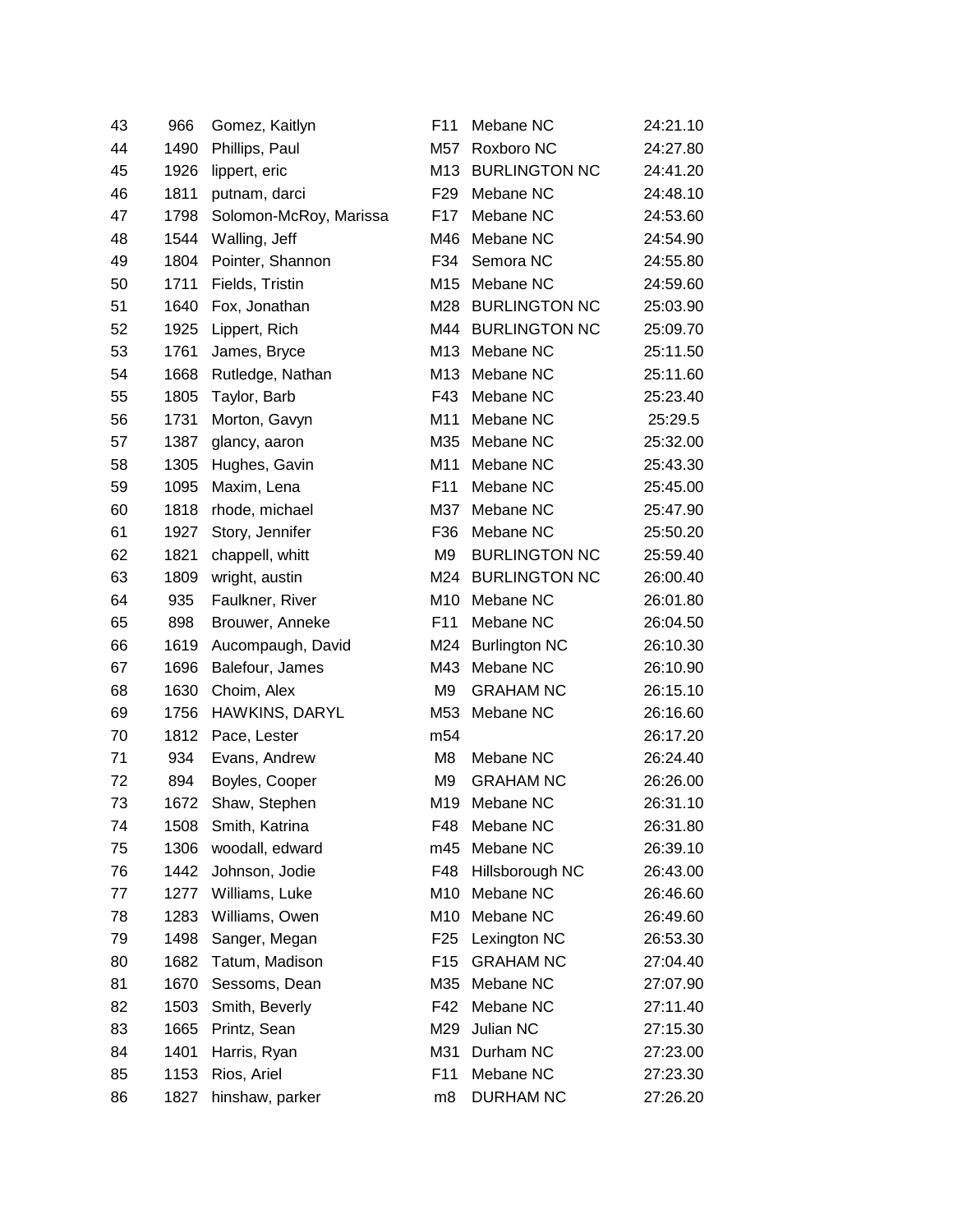| 87  | 1794 | Finch, brian          | M13             | Mebane NC            | 27:28.60 |
|-----|------|-----------------------|-----------------|----------------------|----------|
| 88  | 1007 | Isley, Jake           | M11             | Mebane NC            | 27:34.20 |
| 89  | 1082 | Marine, Logan         | F <sub>10</sub> | Mebane NC            | 27:36.00 |
| 90  | 1293 | Fisher, Ethan         | M8              | Mebane NC            | 27:37.30 |
| 91  | 1633 | Costello, Lydia       | F22             | Haw River NC         | 27:37.80 |
| 92  | 912  | Crespo, Julian        | M11             | Haw River NC         | 27:45.10 |
| 93  | 1272 | Williams, Jonathan    | M37             | Mebane NC            | 27:45.80 |
| 94  | 1515 | Sperling, Andrew      | M14             | <b>Burlington NC</b> | 27:50.00 |
| 95  | 1025 | Johnston, Laura       | F37             | Mebane NC            | 27:55.80 |
| 96  | 1012 | Johnston, Avonlea     | F <sub>10</sub> | Mebane NC            | 27:56.50 |
| 97  | 1793 | Finch, david          | M42             | Mebane NC            | 28:09.80 |
| 98  | 1652 | Knight, Larry         |                 | M70 Hillsborough NC  | 28:11.70 |
| 99  | 1702 | Bronson, Samuel       | M69             | Mebane NC            | 28:20.40 |
| 100 | 1611 | Weeks, Melia          | F <sub>12</sub> | Mebane NC            | 28:23.80 |
| 101 | 1320 | Bevis, Jordan         | M10             | Mebane NC            | 28:38.90 |
| 102 | 899  | Brouwer, Ethan        | M9              | Mebane NC            | 28:40.30 |
| 103 | 1803 | morrissette, val      | f46             | <b>BURLINGTON NC</b> | 28:41.20 |
| 104 | 1054 | LaRue, Shane          | M9              | Mebane NC            | 28:42.10 |
| 105 | 1674 | Shotwell, Jeannie     | F37             | Hillsborough NC      | 28:44.90 |
| 106 | 1751 | Gabriel, Alessandra   | F33             | Gibsonville NC       | 28:50.00 |
| 107 | 1623 | Bork, Carmen          | F32             | Mebane NC            | 28:50.00 |
| 108 | 1713 | Frazier, Brad         | M44             | <b>Burlington NC</b> | 28:51.70 |
| 109 | 914  | Davis, Julia          | F6              | Haw River NC         | 28:55.90 |
| 110 | 1317 | Beale, Anthony        | M41             | <b>GRAHAM NC</b>     | 28:55.90 |
| 111 | 921  | Davis, Stan           | M42             | Haw River NC         | 28:56.20 |
| 112 | 1769 | Evans, Jon            | M41             | Mebane NC            | 28:58.20 |
| 113 | 1356 | Collins, Rachel       | F31             | <b>Burlington NC</b> | 29:01.00 |
| 114 | 1292 | Young, Grant          | M <sub>8</sub>  | Haw River NC         | 29:01.30 |
| 115 | 1085 | Maxfield, Brannen     | M10             | <b>BURLINGTON NC</b> | 29:01.70 |
| 116 | 1775 | smith, kevin          | M36             | Mebane NC            | 29:03.50 |
| 117 | 1774 | orr, elizabeth        | F30             | Mebane NC            | 29:04.10 |
| 118 | 1750 | Bergeron, David       | M36             | Mebane NC            | 29:06.00 |
| 119 | 1053 | Koracluk, Brent       | M11             | Mebane NC            | 29:12.10 |
| 120 | 1244 | Vazquez, David        | M10             | Mebane NC            | 29:12.20 |
| 121 | 1375 | Florence, Ronald      | M62             | <b>BURLINGTON NC</b> | 29:15.70 |
| 122 | 1651 | johnson, gene         | M46             | Snow Camp NC         | 29:16.00 |
| 123 | 997  | Hicks, Hunter         | M <sub>9</sub>  | <b>BURLINGTON NC</b> | 29:17.70 |
| 124 | 1835 | gilly, elizabeth      | F33             |                      | 29:18.00 |
| 125 | 1056 | Lawrence, Nick        | M10             | Mebane NC            | 29:18.70 |
| 126 | 1730 | Meredith, Lyndsey     | F <sub>27</sub> | Mebane NC            | 29:19.80 |
| 127 | 1332 | Charlton-Wirth, Sonya | F45             | Hillsborough NC      | 29:20.20 |
| 128 | 1625 | bridges, lauren       | F36             | Snow Camp NC         | 29:24.60 |
| 129 | 1721 | Hewett, Elise         | F32             | Mebane NC            | 29:30.50 |
| 130 | 1439 | Johnson, Bill         | M49             | Hillsborough NC      | 29:32.20 |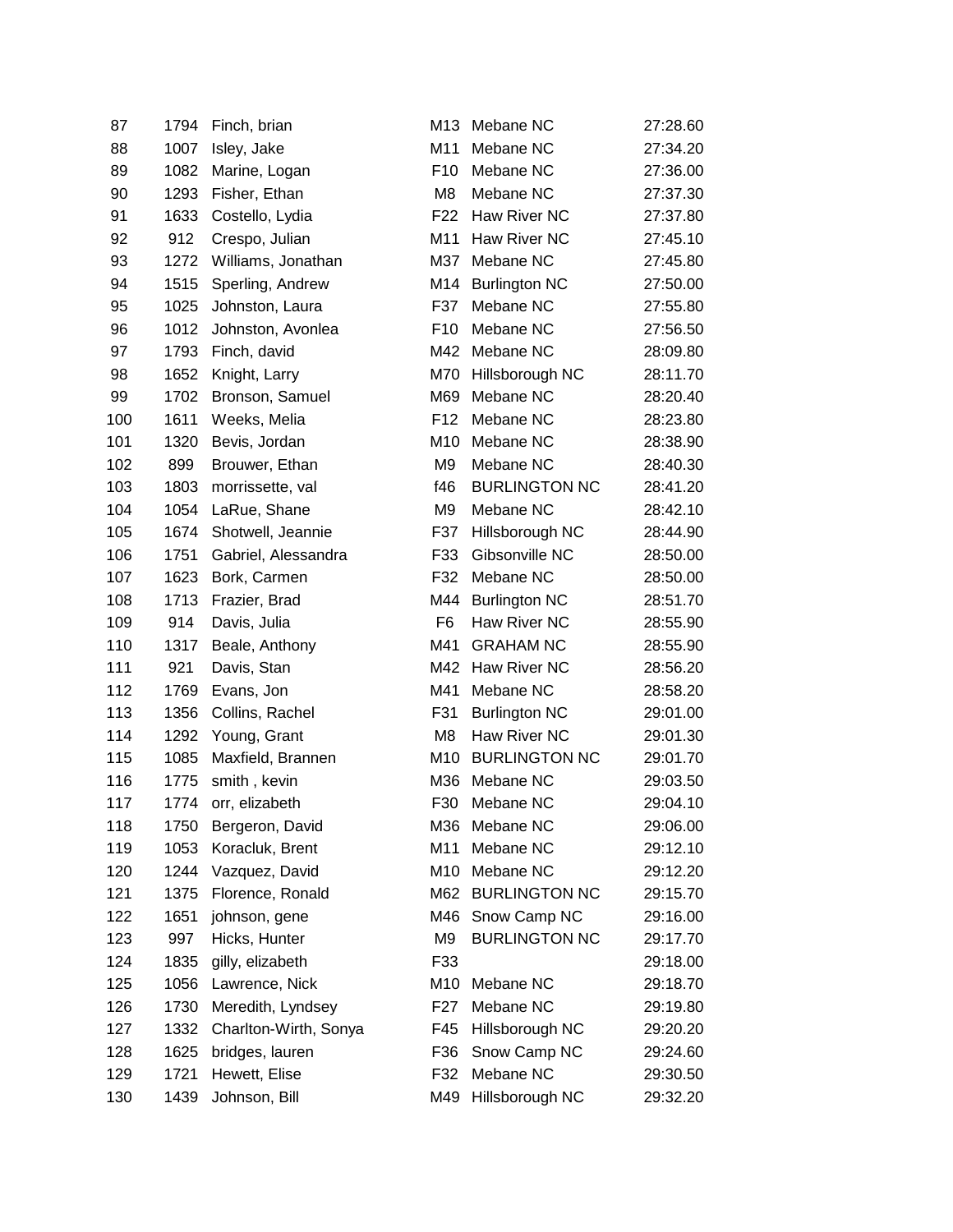| 131 | 1802 | nystrom, grace           | F14             | Mebane NC            | 29:33.40 |
|-----|------|--------------------------|-----------------|----------------------|----------|
| 132 | 1409 | Hicks, Tim               | M56             | Mebane NC            | 29:34.70 |
| 133 | 1379 | Friedmann, Pablo         | M25             | Durham NC            | 29:40.40 |
| 134 | 1266 | Whitt, Preston           | M8              | Mebane NC            | 29:42.50 |
| 135 | 1079 | Marine, Jimmy            | M47             | Mebane NC            | 29:44.80 |
| 137 | 1831 | banko, megan             | F9              | Mebane NC            | 29:45.00 |
| 138 | 1538 | Walker, Julia            | F <sub>12</sub> | Mebane NC            | 29:51.10 |
| 139 | 1930 | kirkland, doug           | m26             | Mebane NC            | 29:57.80 |
| 140 | 1669 | Sennett, Nicole          | F30             | Durham NC            | 30:05.30 |
| 141 | 1742 | Sciora, Izabella         | F11             | Mebane NC            | 30:06.70 |
| 142 | 1307 | woodall, evan            | M8              | Mebane NC            | 30:07.00 |
| 143 | 1435 | Hudson, Tara             | F34             | <b>GRAHAM NC</b>     | 30:07.60 |
| 144 | 1075 | Logan, Tanner            | M <sub>8</sub>  | Mebane NC            | 30:09.30 |
| 145 | 1255 | Walker, Kenan            | M11             | Mebane NC            | 30:09.50 |
| 146 | 1823 | covington, chris         | M37             | Mebane NC            | 30:10.60 |
| 147 | 1825 | Downs, Ryan              | M37             | Chapel Hill NC       | 30:11.40 |
| 148 | 1646 | Gibbs, Ryen              | F <sub>5</sub>  | Mebane NC            | 30:23.60 |
| 149 | 1636 | Doi, Courtney            | F34             | Mebane NC            | 30:24.70 |
| 150 | 1171 | Sawyer, Owen             | M8              | Mebane NC            | 30:32.30 |
| 151 | 1311 | <b>BARRINGER, VICKI</b>  | F51             | Hillsborough NC      | 30:34.40 |
| 152 | 1690 | Yarbrough, Eric          | M34             | Mebane NC            | 30:38.50 |
| 153 | 1776 | McElveen, Gregory        | M33             | Raleigh NC           | 30:44.30 |
| 154 | 1521 | Straw, Sandra            | F33             | louisburg NC         | 30:44.60 |
| 155 | 1664 | Pappas, Elizabeth        | F <sub>25</sub> | Greensboro NC        | 30:47.20 |
| 156 | 1154 | Robertson, Colten        | M9              | Mebane NC            | 30:53.00 |
| 157 | 794  | Anquiano, Jazmin         | F11             | Mebane NC            | 30:55.00 |
| 158 | 1548 | Walsh, Larry             | M43             | <b>BURLINGTON NC</b> | 30:55.00 |
| 159 | 1237 | Trasher, James Joseph JR | M <sub>9</sub>  | Mebane NC            | 30:55.20 |
| 160 | 1743 | Shelton, Danny           | M57             | Mebane NC            | 30:57.80 |
| 161 | 1764 | Minnis, Jamie            | F37             | Chapel Hill NC       | 31:01.10 |
| 162 | 1673 | Shaw, Troy               | M44             | Mebane NC            | 31:06.00 |
| 163 | 1532 | Viola, Abigail           | F <sub>13</sub> | <b>Efland NC</b>     | 31:10.40 |
| 164 | 1111 | Morrison, Reagan         | M9              | Mebane NC            | 31:12.40 |
| 165 | 1637 | Farmer, Erica            | F37             | Chapel Hill NC       | 31:14.30 |
| 166 | 1110 | Morrison, Ashley         | F43             | Mebane NC            | 31:14.60 |
| 167 | 1567 | Weeks, Ken               | M46             | Mebane NC            | 31:15.50 |
| 168 | 1784 | Hicks, Jillian           | F31             | Mebane NC            | 31:20.70 |
| 169 | 1771 | Reeves, Keegan           | M14             | <b>GRAHAM NC</b>     | 31:30.00 |
| 170 | 1837 | dixon, vicki             | F <sub>51</sub> | Mebane NC            | 31:32.40 |
| 171 | 1822 | stallings, carter        | M <sub>9</sub>  | <b>BURLINGTON NC</b> | 31:33.10 |
| 172 | 1478 | Moody, Joe               | M59             | <b>BURLINGTON NC</b> | 31:45.70 |
| 173 | 1736 | Post, April              | F34             | <b>Burlington NC</b> | 31:45.80 |
| 174 | 1820 | chappell, kelly          | F35             | <b>Liberty NC</b>    | 31:59.70 |
|     |      |                          |                 |                      |          |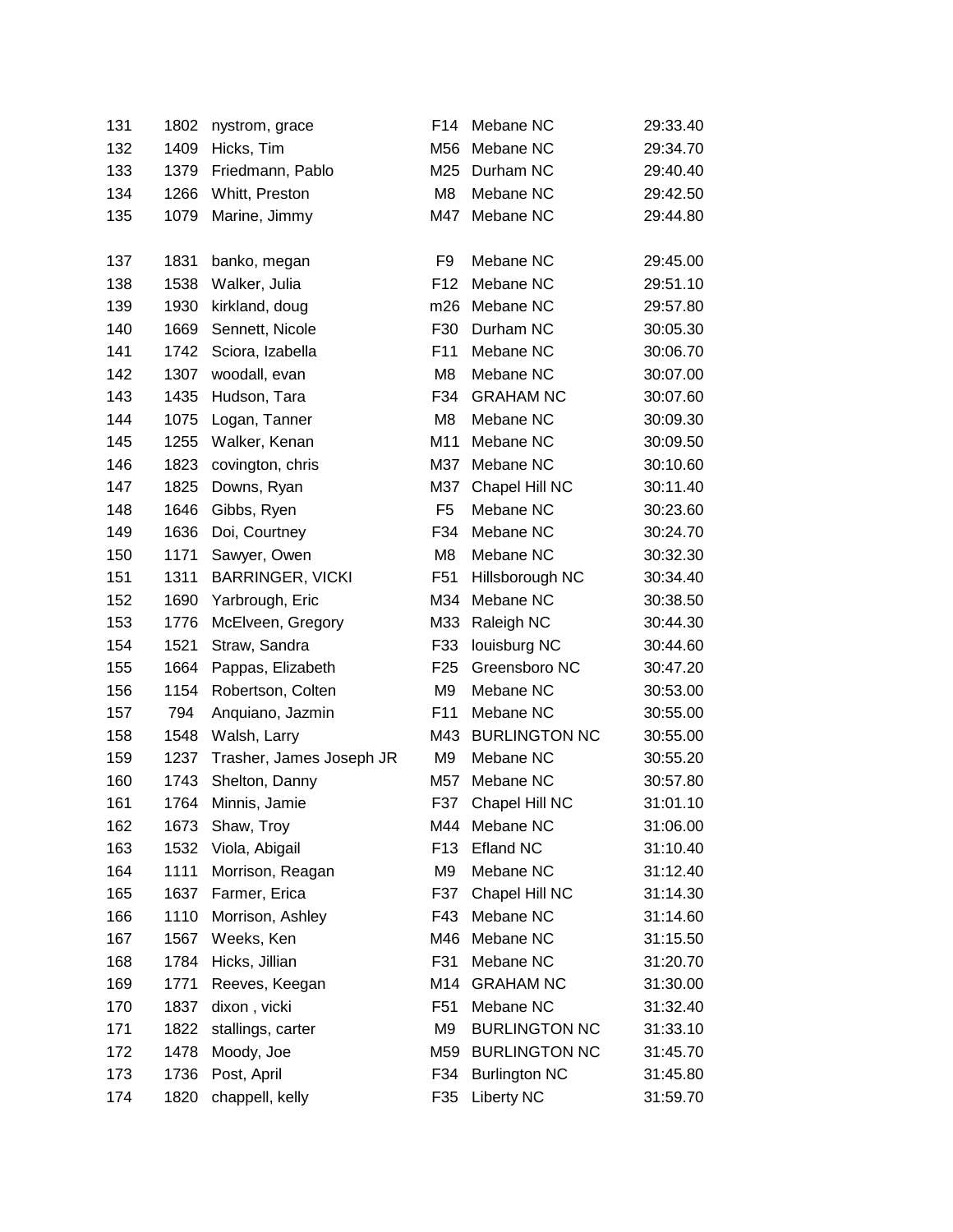| 175 | 1631 | Choim, Anita         | F44             | <b>GRAHAM NC</b>     | 31:59.70 |
|-----|------|----------------------|-----------------|----------------------|----------|
| 176 | 1826 | hinshaw, sara        | f40             | <b>DURHAM NC</b>     | 32:08.70 |
| 177 | 1341 | Clark, Catherine     | F36             | Chapel Hill NC       | 32:10.50 |
| 178 | 1495 | Roberts, Michael     |                 | M32 Chapel Hill NC   | 32:10.70 |
| 179 | 1377 | Franck, Albert       | M54             | Saxapahaw NC         | 32:12.70 |
| 180 |      | 1748 Williams, Robin | F46             | Mebane NC            | 32:14.30 |
| 181 | 1477 | Moody, Donna         | F <sub>53</sub> | <b>BURLINGTON NC</b> | 32:23.30 |
| 182 | 1440 | Johnson, Jessica     | F30             | Mebane NC            | 32:24.10 |
| 183 | 1829 | McGee, David         | M53             | Mebane NC            | 32:27.40 |
| 184 | 1681 | Tait, Quincey        | F27             | Durham NC            | 32:36.70 |
| 185 | 1174 | Sessoms, Tyson       | M8              | Mebane NC            | 32:37.70 |
| 186 | 1141 | Phillips, Logan      | M11             | Mebane NC            | 32:43.20 |
| 187 | 1795 | mozingo, tabitha     | f27             | Mebane NC            | 32:44.90 |
| 188 | 1485 | Murray, Alan         | M58             | <b>GRAHAM NC</b>     | 32:46.40 |
| 189 | 975  | Hall, Camden         | M10             | Mebane NC            | 32:47.20 |
| 190 | 1745 | Tichy, Jill          | F33             | Bahama NC            | 32:47.80 |
| 191 | 837  | Barbieri, Ryan       | M9              | <b>GRAHAM NC</b>     | 32:48.30 |
| 192 |      | 1274 Williams, Julie | F39             | Mebane NC            | 32:58.40 |
| 193 | 1273 | Williams, Joy Yael   | F <sub>3</sub>  | Mebane NC            | 32:58.50 |
| 194 | 1365 | DelFavero, Claire    | F <sub>29</sub> | <b>BURLINGTON NC</b> | 33:01.80 |
| 195 | 1738 | Robertson, Richie    | M41             | Mebane NC            | 33:03.30 |
| 196 | 1723 | Jerigan, Miriam      | F58             | Mebane NC            | 33:04.40 |
| 197 | 1536 | Walker, Christie     | F38             | Mebane NC            | 33:06.70 |
| 198 | 1172 | Sconzo, Alyssa       | F7              | <b>GRAHAM NC</b>     | 33:13.50 |
| 199 | 1027 | Johnston, McKenna    | F7              | Mebane NC            | 33:14.00 |
| 200 | 996  | Hicks, Amber         | F <sub>25</sub> | Mebane NC            | 33:14.60 |
| 201 | 1339 | Clanton, Jayme       | F37             | <b>BURLINGTON NC</b> | 33:22.70 |
| 202 | 1710 | Erb, Carol           | F48             | <b>BURLINGTON NC</b> | 33:27.80 |
| 203 | 1408 | Hicks, Mike          | M41             | Mebane NC            | 33:28.90 |
| 204 | 1629 | Cantrell, Noah       | M10             | <b>GRAHAM NC</b>     | 33:38.80 |
| 205 | 1701 | Brienen, Jamie       | F <sub>23</sub> |                      | 33:39.50 |
| 206 | 1741 | Sciora, Elizabeth    | F52             | Mebane NC            | 33:46.50 |
| 207 | 1732 | Mullaugn, Kate       | F31             | Mebane NC            | 33:46.70 |
| 208 | 991  | Hawkins, Lucy        | F8              | Mebane NC            | 33:48.50 |
| 209 | 1288 | Windes, Amanda       | F23             | Mebane NC            | 33:49.10 |
| 210 | 1667 | Rutledge, Melissa    | F34             | Mebane NC            | 33:51.50 |
| 211 | 1788 | Mathis, Ethan        | M10             | Durham NC            | 34:05.40 |
| 212 | 1780 | holland, andrew      | M26             | Durham NC            | 34:08.60 |
| 213 | 1920 | wood, jim            | M43             | Elon NC              | 34:08.70 |
| 214 | 1613 | Whitt, Lynette       | F31             | Mebane NC            | 34:19.00 |
| 215 | 1650 | Hughes, Dana         | F38             | Snow Camp NC         | 34:25.70 |
| 216 | 923  | Dellinger, Melanie   | F11             | Haw River NC         | 34:26.50 |
| 217 | 1641 | Fullgraf, Tracy      | F42             | Durham NC            | 34:27.60 |
| 218 | 1450 | Massey, Libby        | F <sub>55</sub> | <b>DURHAM NC</b>     | 34:27.90 |

| 44   | <b>GRAHAM NC</b>     | 31:59.70 |
|------|----------------------|----------|
| 40   | <b>DURHAM NC</b>     | 32:08.70 |
| 36   | Chapel Hill NC       | 32:10.50 |
| 132  | Chapel Hill NC       | 32:10.70 |
| 154  | Saxapahaw NC         | 32:12.70 |
| -46  | Mebane NC            | 32:14.30 |
| 53   | <b>BURLINGTON NC</b> | 32:23.30 |
| 30   | Mebane NC            | 32:24.10 |
| 153  | Mebane NC            | 32:27.40 |
| 27   | Durham NC            | 32:36.70 |
| 0М   | Mebane NC            | 32:37.70 |
| 111  | Mebane NC            | 32:43.20 |
| 27   | Mebane NC            | 32:44.90 |
| 158  | <b>GRAHAM NC</b>     | 32:46.40 |
| 110  | Mebane NC            | 32:47.20 |
| 33   | Bahama NC            | 32:47.80 |
| И9 — | <b>GRAHAM NC</b>     | 32:48.30 |
| 39   | Mebane NC            | 32:58.40 |
| F3   | Mebane NC            | 32:58.50 |
| 29   | <b>BURLINGTON NC</b> | 33:01.80 |
| 141  | Mebane NC            | 33:03.30 |
| 58   | Mebane NC            | 33:04.40 |
| 38   | Mebane NC            | 33:06.70 |
| F7   | <b>GRAHAM NC</b>     | 33:13.50 |
| F7   | Mebane NC            | 33:14.00 |
| 25   | Mebane NC            | 33:14.60 |
| 37   | <b>BURLINGTON NC</b> | 33:22.70 |
| -48  | <b>BURLINGTON NC</b> | 33:27.80 |
| 141  | Mebane NC            | 33:28.90 |
| 110  | <b>GRAHAM NC</b>     | 33:38.80 |
| 23   |                      | 33:39.50 |
| 52   | Mebane NC            | 33:46.50 |
| 31   | Mebane NC            | 33:46.70 |
| F8   | Mebane NC            | 33:48.50 |
| -23  | Mebane NC            | 33:49.10 |
| 34   | Mebane NC            | 33:51.50 |
| 110  | Durham NC            | 34:05.40 |
| 126  | Durham NC            | 34:08.60 |
| 143  | Elon NC              | 34:08.70 |
| 31   | Mebane NC            | 34:19.00 |
| ·38  | Snow Camp NC         | 34:25.70 |
| 11:  | <b>Haw River NC</b>  | 34:26.50 |
| 42   | Durham NC            | 34:27.60 |
| 55   | <b>DURHAM NC</b>     | 34:27.90 |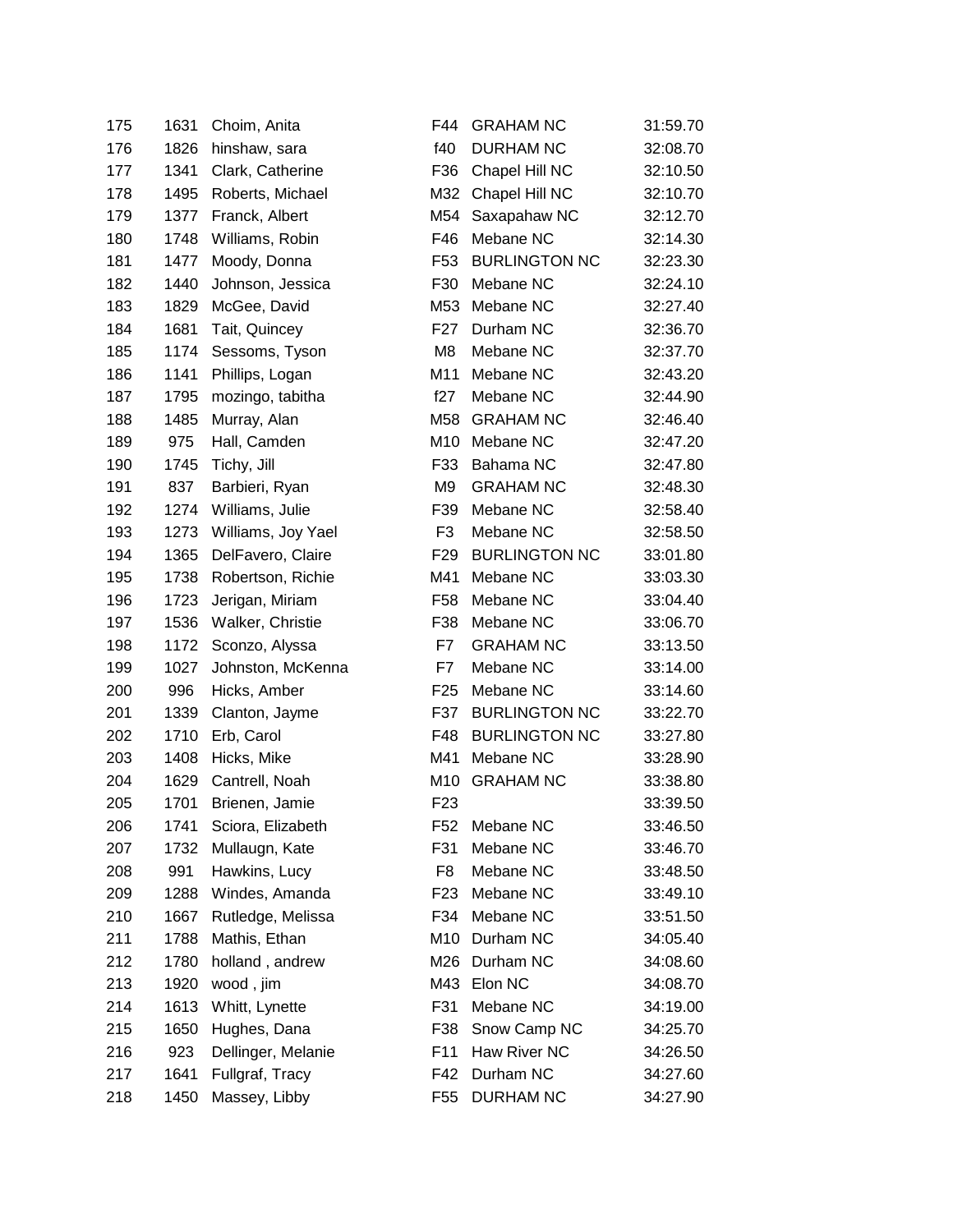| 219 | 1643 | Geiger, Elizabeth       | F23             | <b>BURLINGTON NC</b> | 34:33.00 |
|-----|------|-------------------------|-----------------|----------------------|----------|
| 220 |      | 1686 Warschkow, Chelsie | F <sub>22</sub> | Mebane NC            | 34:33.10 |
| 221 | 1766 | Sharpe, Cara            | F <sub>20</sub> | <b>Liberty NC</b>    | 34:38.20 |
| 222 | 1150 | Riley, Ethan Alan       | M9              | Mebane NC            | 34:38.30 |
| 223 | 1634 | Costello, Sarah         | F24             | Haw River NC         | 34:38.50 |
| 224 | 1678 | Southern, Jordan        | M21             | Haw River NC         | 34:38.70 |
| 225 | 1789 | Mathis, Sarah           | F11             | <b>Pfafftown NC</b>  | 34:39.60 |
| 226 | 1220 | Tate, Brent             | M9              | <b>BURLINGTON NC</b> | 34:52.00 |
| 227 | 1489 | Pergerson, Gina         | F50             | Durham NC            | 34:55.20 |
| 228 | 1676 | Snider, Teresa          | F31             | <b>GRAHAM NC</b>     | 35:00.60 |
| 229 | 967  | Gonzalez, Alecia        | F11             | Mebane NC            | 35:02.30 |
| 230 | 1059 | Lawson, Ginia           | F <sub>11</sub> | Mebane NC            | 35:02.40 |
| 231 |      | 1628 Cannada, Kristen   | F38             | <b>Efland NC</b>     | 35:18.90 |
| 232 | 1658 | McGee, Sonya            | F43             | Hillsborough NC      | 35:19.00 |
| 233 | 1808 | brothers, tamara        | F31             | <b>BURLINGTON NC</b> | 35:19.80 |
| 234 |      | 1122 Nicholson, Jaclyn  | F <sub>29</sub> | <b>GRAHAM NC</b>     | 35:20.70 |
| 235 | 1648 | Hicks, Emily            | F14             | Mebane NC            | 35:22.00 |
| 236 |      | 1323 Boyer, Emma        | F <sub>29</sub> | Mebane NC            | 35:26.00 |
| 237 | 1778 | merchel, jamie          | F35             | Mebane NC            | 35:31.80 |
| 238 | 940  | Frazier, Seth           | M9              | <b>BURLINGTON NC</b> | 35:33.40 |
| 239 | 1755 | hall, audra             | F <sub>29</sub> | Mebane NC            | 35:33.60 |
| 240 | 1447 | Keel, Sam               | M69             | Durham NC            | 35:35.60 |
| 241 | 1693 | Bailey, Lindsay         | F <sub>10</sub> | <b>BURLINGTON NC</b> | 35:39.20 |
| 242 | 1691 | Allred, Teri            | F <sub>26</sub> | Mebane NC            | 35:39.50 |
| 243 | 1336 | Chester, Abby           | F <sub>10</sub> | <b>BURLINGTON NC</b> | 35:43.60 |
| 244 | 1371 | Dew, Ilana              | F34             | Mebane NC            | 35:44.20 |
| 245 | 986  | Hawkins, Liza           | F47             | Mebane NC            | 35:46.30 |
| 246 | 1661 | Oakley, Briana          | F <sub>12</sub> | Prospect Hill NC     | 35:46.50 |
| 247 | 1801 | warren, naomi           | F30             | <b>BURLINGTON NC</b> | 35:48.70 |
| 248 | 1715 | Gumbrecht, Carrie       | F <sub>55</sub> | <b>BURLINGTON NC</b> | 35:50.40 |
| 249 | 1338 | Chester, Lisa           | F41             | <b>BURLINGTON NC</b> | 35:50.50 |
| 250 | 1029 | Jones, Chase            | M9              | Mebane NC            | 35:51.30 |
| 251 | 1144 | Poteat, Noah            | M9              | <b>GRAHAM NC</b>     | 35:51.40 |
| 252 | 1683 | Thomas, Kestin          | F <sub>20</sub> | Mebane NC            | 35:54.40 |
| 253 | 1621 | Borgman, Kristi         | F <sub>18</sub> | Mebane NC            | 35:54.60 |
| 254 | 1388 | Glancy, Adrianna        | F7              | Mebane NC            | 36:00.00 |
| 255 | 1929 | kirkman, casey          | m37             | <b>BURLINGTON NC</b> | 36:00.20 |
| 256 | 1752 | glancy, ava             | F <sub>10</sub> | Mebane NC            | 36:01.00 |
| 257 | 1662 | Oakley, Stacey          | F30             | Prospect Hill NC     | 36:05.10 |
| 258 | 1624 | Boswell, Jennifer       | F42             | Elon NC              | 36:05.20 |
| 259 | 1010 | James, Macy             | F9              | Mebane NC            | 36:16.40 |
| 260 | 1707 | Curry, Denise           | F44             | <b>GRAHAM NC</b>     | 36:17.30 |
| 261 | 1145 | Ray, Laura              | F9              | Haw River NC         | 36:18.90 |
| 262 | 1064 | Lawson, Maddie          | F <sub>10</sub> | Mebane NC            | 36:19.10 |
|     |      |                         |                 |                      |          |

| -23   | <b>BURLINGTON NC</b> | 34:33.00 |
|-------|----------------------|----------|
| $-22$ | Mebane NC            | 34:33.10 |
| -20   | <b>Liberty NC</b>    | 34:38.20 |
| M9    | Mebane NC            | 34:38.30 |
| -24   | <b>Haw River NC</b>  | 34:38.50 |
| 121   | <b>Haw River NC</b>  | 34:38.70 |
| $-11$ | <b>Pfafftown NC</b>  | 34:39.60 |
| M9    | <b>BURLINGTON NC</b> | 34:52.00 |
| -50   | Durham NC            | 34:55.20 |
| $-31$ | <b>GRAHAM NC</b>     | 35:00.60 |
| -11   | Mebane NC            | 35:02.30 |
| -11   | Mebane NC            | 35:02.40 |
| -38   | <b>Efland NC</b>     | 35:18.90 |
| -43   | Hillsborough NC      | 35:19.00 |
| -31   | <b>BURLINGTON NC</b> | 35:19.80 |
| -29   | <b>GRAHAM NC</b>     | 35:20.70 |
| $-14$ | Mebane NC            | 35:22.00 |
| -29   | Mebane NC            | 35:26.00 |
| -35   | Mebane NC            | 35:31.80 |
| M9    | <b>BURLINGTON NC</b> | 35:33.40 |
| -29   | Mebane NC            | 35:33.60 |
| 169   | Durham NC            | 35:35.60 |
| $-10$ | <b>BURLINGTON NC</b> | 35:39.20 |
| -26   | Mebane NC            | 35:39.50 |
| -10   | <b>BURLINGTON NC</b> | 35:43.60 |
| -34   | Mebane NC            | 35:44.20 |
| -47   | Mebane NC            | 35:46.30 |
| $-12$ | Prospect Hill NC     | 35:46.50 |
| -30   | <b>BURLINGTON NC</b> | 35:48.70 |
| -55   | <b>BURLINGTON NC</b> | 35:50.40 |
| -41   | <b>BURLINGTON NC</b> | 35:50.50 |
| M9    | Mebane NC            | 35:51.30 |
| M9    | <b>GRAHAM NC</b>     | 35:51.40 |
| -20   | Mebane NC            | 35:54.40 |
| -18   | Mebane NC            | 35:54.60 |
| F7    | Mebane NC            | 36:00.00 |
| ∩37   | <b>BURLINGTON NC</b> | 36:00.20 |
| -10   | Mebane NC            | 36:01.00 |
| -30   | Prospect Hill NC     | 36:05.10 |
| -42   | Elon NC              | 36:05.20 |
| F9    | Mebane NC            | 36:16.40 |
| -44   | <b>GRAHAM NC</b>     | 36:17.30 |
| F9    | <b>Haw River NC</b>  | 36:18.90 |
| $-10$ | Mebane NC            | 36:19.10 |
|       |                      |          |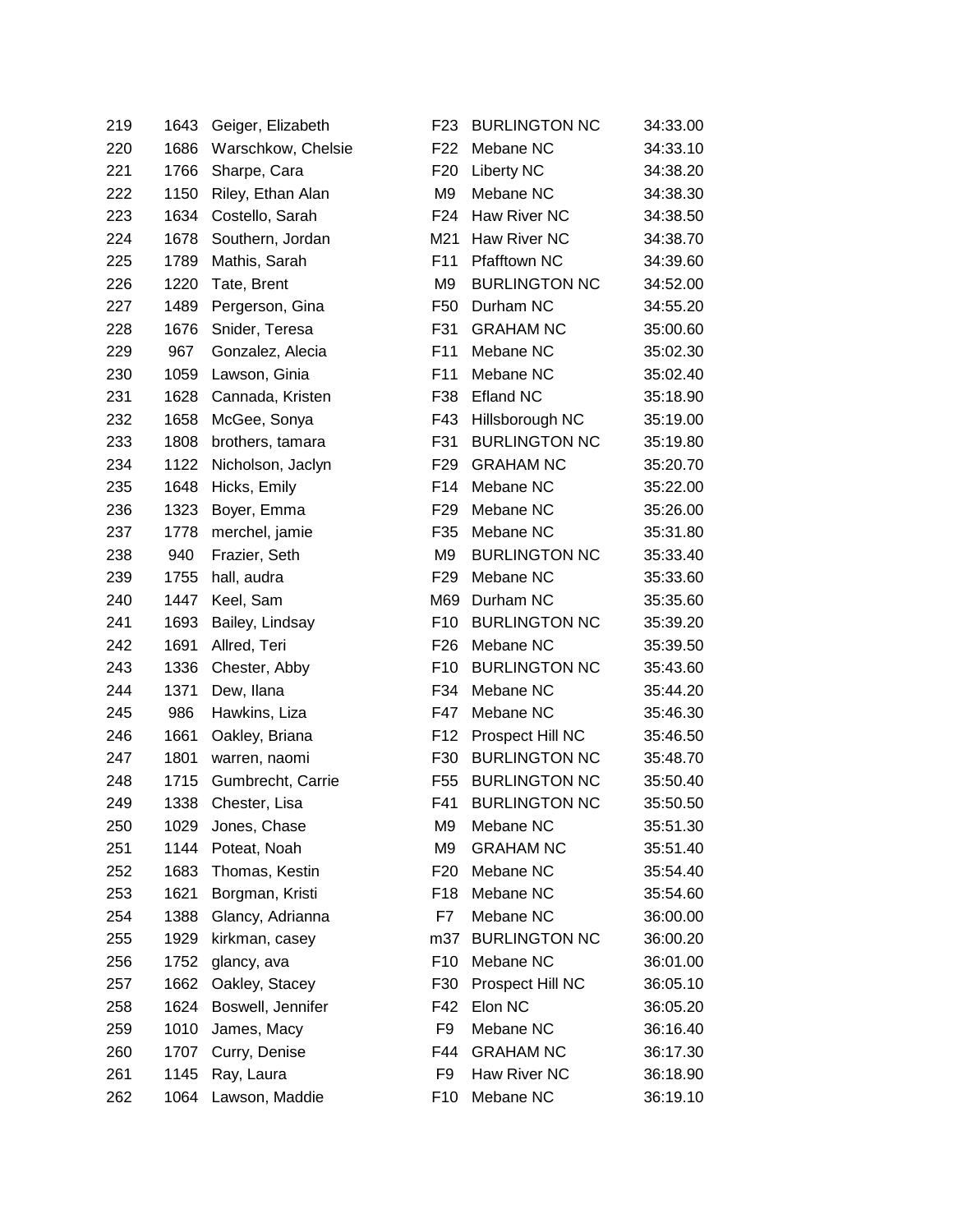| 263 | 1042 | Keck, Triston        | M <sub>8</sub>  | Haw River NC            | 36:22.70 |
|-----|------|----------------------|-----------------|-------------------------|----------|
| 264 | 1779 | reinstein, jay       | M52             | Raleigh NC              | 36:24.40 |
| 265 | 1816 | Ertel, Laura         | F47             | <b>DURHAM NC</b>        | 36:29.60 |
| 266 | 1491 | Pollock, Melissa     | F31             | <b>High Point NC</b>    | 36:32.60 |
| 267 | 1735 | Pitts, Shakeela      | F36             | <b>Winston Salem NC</b> | 36:34.10 |
| 268 | 1749 | Barbieri, Matthew    | M40             | <b>GRAHAM NC</b>        | 36:35.80 |
| 269 | 1703 | Brown, Miranda       | F37             | Mebane NC               | 36:38.80 |
| 270 | 1698 | Bass, Maurice        | M34             | Mebane NC               | 36:40.60 |
| 271 | 1201 | Struchen, Paige      | F <sub>10</sub> | Mebane NC               | 36:42.40 |
| 272 | 1525 | Tarrant, Kristy      | F34             | <b>Efland NC</b>        | 36:48.20 |
| 273 | 1679 | Stewart, Amie        | F40             | <b>GRAHAM NC</b>        | 37:01.20 |
| 274 | 1836 | gates, dray          | F33             | Mebane NC               | 37:08.70 |
| 275 | 1627 | Burke, Brian         | M43             | Mebane NC               | 37:12.30 |
| 276 | 1720 | Hams, Christine      | F31             | <b>GRAHAM NC</b>        | 37:14.10 |
| 277 | 1617 | Young, Karen         | F48             | Apex NC                 | 37:20.80 |
| 278 | 1618 | Young, Ronald        | M47             | Apex NC                 | 37:21.20 |
| 279 | 1164 | Salvatore, Benjamin  | M8              | Mebane NC               | 37:26.90 |
| 280 | 1695 | Adams, Julie         | F32             | Mebane NC               | 37:28.10 |
| 281 | 1830 | copley, lauren       | F31             | Hillsborough NC         | 37:28.50 |
| 282 | 1734 | Pitts, Amaya         | F11             | <b>Winston Salem NC</b> | 37:28.90 |
| 283 | 970  | Guerrero, Thomas     | M9              | Haw River NC            | 37:31.90 |
| 284 | 1671 | Shaw, Stephanie      | F40             | Mebane NC               | 37:38.90 |
| 285 | 1433 | Horn, R.             | M10             | Mebane NC               | 37:44.60 |
| 286 | 1922 | SMITH, KRISTEN       | F38             | CHAPEL HILL, NC         | 37:55.10 |
| 287 | 1235 | Torres, Randie Yahir | M <sub>9</sub>  | Mebane NC               | 37:56.00 |
| 288 |      | 1704 Buckner, Sherri | F51             | Mebane NC               | 38:00.50 |
| 289 | 1655 | Mann, Kristin        | F <sub>24</sub> | Mebane NC               | 38:04.60 |
| 290 | 1807 | brothers, bryan      | M27             | <b>BURLINGTON NC</b>    | 38:17.50 |
| 291 | 1549 | Watson, Carol        | F <sub>57</sub> | Mebane NC               | 38:20.70 |
| 292 | 1714 | Frazier, Camille     | F14             | <b>Burlington NC</b>    | 38:25.60 |
| 293 | 1712 | Frazier, Amy         | F44             | <b>Burlington NC</b>    | 38:25.70 |
| 294 | 1767 | Clayton, Abby        | F11             | <b>GRAHAM NC</b>        | 38:38.60 |
| 295 | 1632 | Clayton, Cassady     | F33             | <b>GRAHAM NC</b>        | 38:39.00 |
| 296 | 1033 | Joseph, Riley        | F <sub>9</sub>  | Haw River NC            | 38:41.90 |
| 297 | 1078 | Mace, Corbin         | M <sub>8</sub>  | Mebane NC               | 38:42.20 |
| 298 | 933  | Enoch, Jenness       | F31             | Mebane NC               | 38:42.40 |
| 299 | 1659 | Meno, Kelly          | F37             | Hurdle Mills NC         | 38:42.80 |
| 300 | 1718 | Guttman, Barbara     | F60             | Mebane NC               | 38:45.50 |
| 301 | 1719 | Guttman, Dawn        | F38             | Mebane NC               | 38:45.50 |
| 302 | 1073 | Linville, John       | M10             | Mebane NC               | 38:47.30 |
| 303 | 1737 | Reid, Marc           | M44             | Hillsborough NC         | 38:47.70 |
| 304 | 1760 | Irby, Kristi         | F <sub>29</sub> | Elon NC                 | 39:05.60 |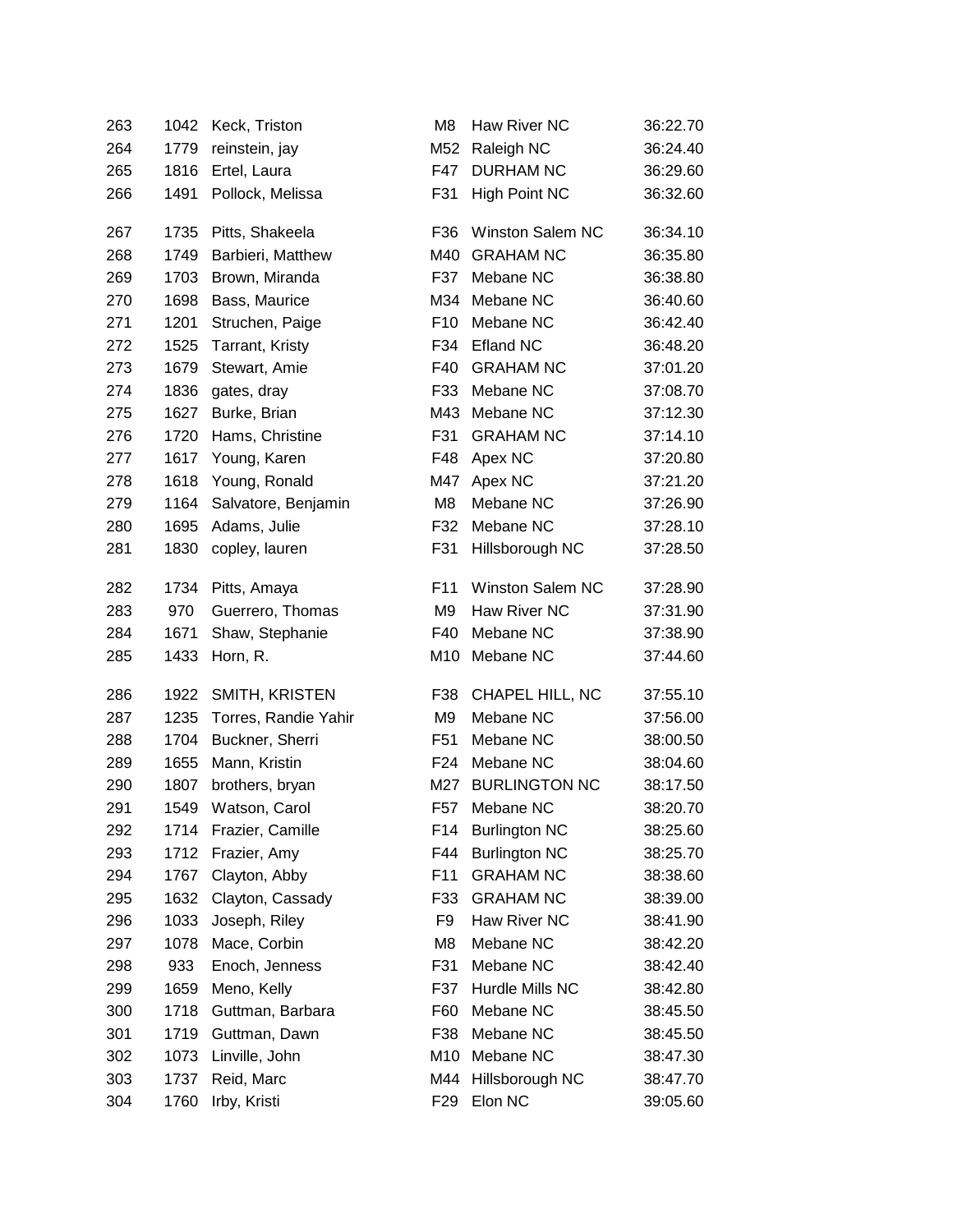| 305 | 1699 | Bass, Satina            | F38             | Mebane NC            | 39:08.30 |
|-----|------|-------------------------|-----------------|----------------------|----------|
| 306 | 1329 | Capps, Erin             | F35             | Mebane NC            | 39:19.70 |
| 307 | 925  | Denny, Landon           | M9              | Elon NC              | 39:20.20 |
| 308 | 1791 | Obie, Jenell            | F32             | Chapel Hill NC       | 39:22.50 |
| 309 | 1762 | James, Tracy            | F38             | Mebane NC            | 39:25.20 |
| 310 |      | 1687 White, Lydia       | F37             | Mebane NC            | 39:26.10 |
| 311 | 928  | Denny, Will             | M7              | Elon NC              | 39:27.40 |
| 312 | 1716 | Gunter, Jennifer        | F36             | <b>BURLINGTON NC</b> | 39:34.90 |
| 313 | 1717 | Gunter, Julie           | F30             | <b>BURLINGTON NC</b> | 39:35.00 |
| 314 |      | 1324 Brown, Sandra      | F57             | <b>GRAHAM NC</b>     | 39:42.80 |
| 315 | 1436 | Humphrey, Khristina     | F <sub>23</sub> | <b>GRAHAM NC</b>     | 39:44.10 |
| 316 | 1833 | woodall, sophia         | F11             | Mebane NC            | 39:51.50 |
| 317 | 1832 | woodall, danielle       | f42             | Mebane NC            | 39:51.80 |
| 318 | 1434 | Horne, Jordan           | F <sub>24</sub> | <b>High Point NC</b> | 39:56.30 |
| 319 | 1086 | Maxfield, Caleb         | M8              | <b>BURLINGTON NC</b> | 39:58.00 |
| 320 | 1660 | Moody, Leigh            | F31             | <b>Burlington NC</b> | 40:02.90 |
| 321 |      | 1654 Linville, Kristine | F40             | Mebane NC            | 40:07.30 |
| 322 | 1390 | Grant III, Robert       | M24             | <b>GRAHAM NC</b>     | 40:17.40 |
| 323 | 1131 | Parker, Hope            | F8              | Mebane NC            | 40:22.40 |
| 324 | 929  | Ealy, Natalie           | F9              | Mebane NC            | 40:22.40 |
| 325 | 938  | Foushee, Austin         | M10             | <b>GRAHAM NC</b>     | 40:28.80 |
| 326 | 1923 | norris, heather         | f24             | <b>Burlington NC</b> | 40:29.50 |
| 327 | 1004 | Hurley, Kate            | F <sub>6</sub>  | <b>GRAHAM NC</b>     | 40:31.00 |
| 328 | 937  | Fischer, Sydney         | F <sub>10</sub> | <b>BURLINGTON NC</b> | 40:31.50 |
| 329 | 1313 | Beale, Angela           | F45             | <b>GRAHAM NC</b>     | 40:32.90 |
| 330 | 1188 | Stevenson, Rachel       | F <sub>25</sub> | Mebane NC            | 40:40.70 |
| 331 | 992  | Hawkins, Max            | M6              | Mebane NC            | 40:41.00 |
| 332 | 1185 | Smighelschi, Conner     | M8              | <b>GRAHAM NC</b>     | 40:47.70 |
| 333 | 1030 | Joseph, Rachel          | F36             | Haw River NC         | 40:50.10 |
| 334 | 1219 | Tate, Branson           | M8              | <b>BURLINGTON NC</b> | 40:55.60 |
| 335 | 1635 | Cuenin, Alanna          | F31             | Hurdle Mills NC      | 41:01.90 |
| 336 | 1620 | Barnhart, Cassandra     | F35             | Mebane NC            | 41:03.00 |
| 337 | 1221 | Thomas, James           | M9              | Mebane NC            | 41:05.40 |
| 338 | 1476 | Merrell, Bonnie         | F <sub>25</sub> | <b>RALEIGH NC</b>    | 41:21.30 |
| 339 | 1614 | Wiggins, Britney        | F <sub>26</sub> | RALEIGH NC           | 41:21.50 |
| 340 | 1828 | Williamson, Ezekiel     | M9              | Haw River NC         | 41:32.50 |
| 341 | 1160 | Royal, Sam              | M8              | Mebane NC            | 41:35.50 |
| 342 | 1071 | Leventhal, Sydney       | F8              | Haw River NC         | 41:36.30 |
| 343 | 1449 | Mace, Brenda            | F41             | Mebane NC            | 41:43.90 |
| 344 | 1733 | NEWTON, TABITHA         | F40             | Mebane NC            | 41:45.60 |
| 345 | 1729 | McVey, Eve              | F47             | <b>BURLINGTON NC</b> | 42:00.30 |
| 346 | 1097 | McDonald, Max           | M8              | Mebane NC            | 42:01.70 |
| 347 | 1103 | McDonald, Sam           | M8              | Mebane NC            | 42:02.00 |
| 348 | 1724 | Johnson, Brennon        | M23             | <b>GRAHAM NC</b>     | 42:05.20 |
|     |      |                         |                 |                      |          |

| -38        | Mebane NC            | 39:08.30 |
|------------|----------------------|----------|
| -35        | Mebane NC            | 39:19.70 |
| M9         | Elon NC              | 39:20.20 |
| -32        | Chapel Hill NC       | 39:22.50 |
| -38        | Mebane NC            | 39:25.20 |
| -37        | Mebane NC            | 39:26.10 |
| М7         | Elon NC              | 39:27.40 |
| -36        | <b>BURLINGTON NC</b> | 39:34.90 |
| -30        | <b>BURLINGTON NC</b> | 39:35.00 |
| -57        | <b>GRAHAM NC</b>     | 39:42.80 |
| -23        | <b>GRAHAM NC</b>     | 39:44.10 |
| -11        | Mebane NC            | 39:51.50 |
| 142        | Mebane NC            | 39:51.80 |
| $-24$      | <b>High Point NC</b> | 39:56.30 |
| M8         | <b>BURLINGTON NC</b> | 39:58.00 |
| -31        | <b>Burlington NC</b> | 40:02.90 |
| -40        | Mebane NC            | 40:07.30 |
| <b>124</b> | <b>GRAHAM NC</b>     | 40:17.40 |
| F8         | Mebane NC            | 40:22.40 |
| F9         | Mebane NC            | 40:22.40 |
| 110        | <b>GRAHAM NC</b>     | 40:28.80 |
| 124        | <b>Burlington NC</b> | 40:29.50 |
| F6         | <b>GRAHAM NC</b>     | 40:31.00 |
| $-10$      | <b>BURLINGTON NC</b> | 40:31.50 |
| -45        | <b>GRAHAM NC</b>     | 40:32.90 |
| $-25$      | Mebane NC            | 40:40.70 |
| M6         | Mebane NC            | 40:41.00 |
| M8         | <b>GRAHAM NC</b>     | 40:47.70 |
| -36        | Haw River NC         | 40:50.10 |
| M8         | <b>BURLINGTON NC</b> | 40:55.60 |
| $-31$      | Hurdle Mills NC      | 41:01.90 |
| -35        | Mebane NC            | 41:03.00 |
| M9         | Mebane NC            | 41:05.40 |
| -25        | <b>RALEIGH NC</b>    | 41:21.30 |
| -26        | <b>RALEIGH NC</b>    | 41:21.50 |
| M9 I       | Haw River NC         | 41:32.50 |
| M8         | Mebane NC            | 41:35.50 |
| F8         | <b>Haw River NC</b>  | 41:36.30 |
| -41        | Mebane NC            | 41:43.90 |
| -40        | Mebane NC            | 41:45.60 |
| -47        | <b>BURLINGTON NC</b> | 42:00.30 |
| M8         | Mebane NC            | 42:01.70 |
| M8         | Mebane NC            | 42:02.00 |
| 123        | <b>GRAHAM NC</b>     | 42:05.20 |
|            |                      |          |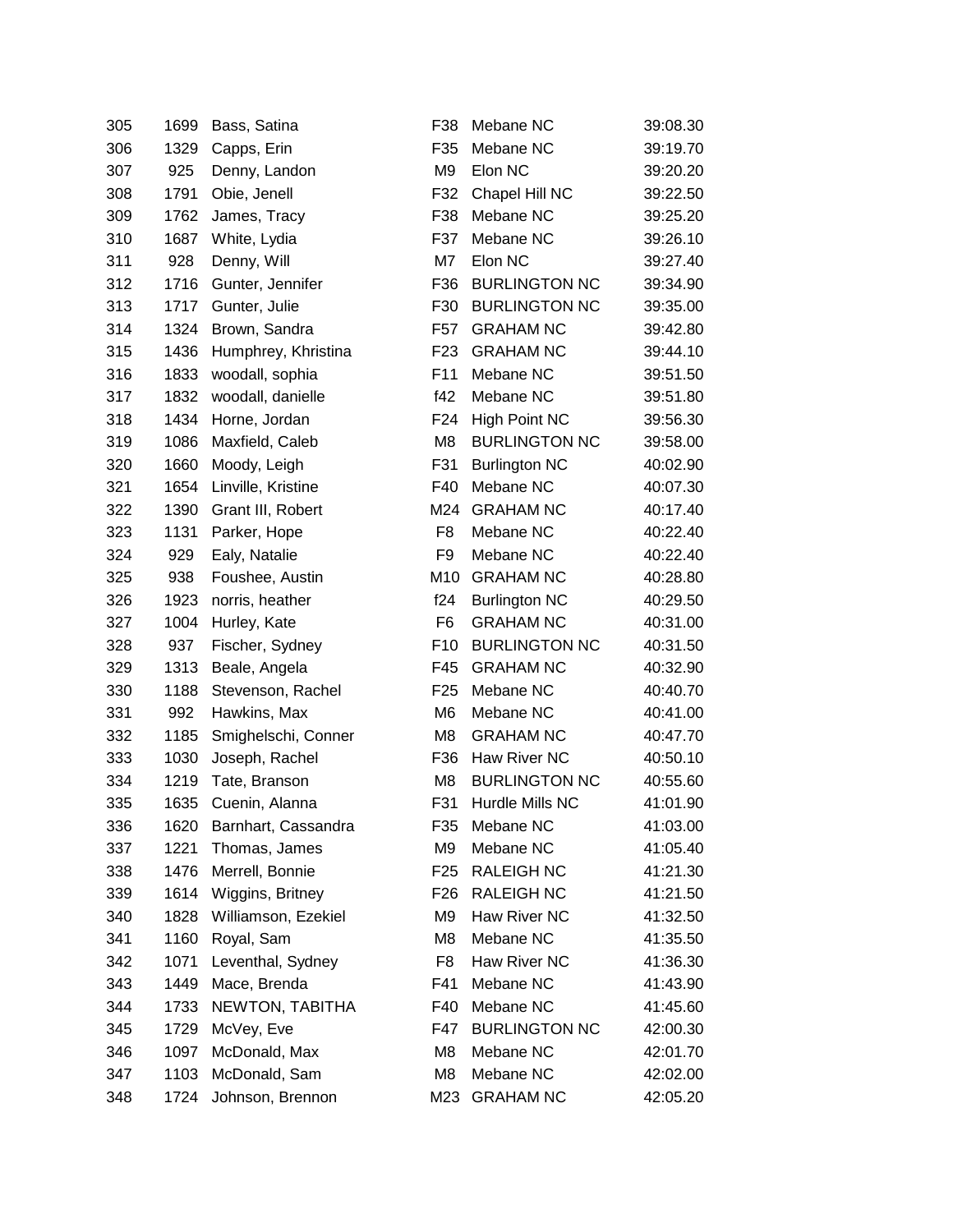| 349 | 1747 | White, Sandra      |
|-----|------|--------------------|
| 350 | 1709 | Dixon, Cheryl      |
| 351 | 1708 | Davis, Jason       |
| 352 | 1697 | Bass, Curtis       |
| 353 | 1403 | Hicks, Darlene     |
| 354 | 1448 | Landes, Kathy      |
| 355 | 983  | Harrington, Sarah  |
| 356 | 1475 | Meehan, Justin     |
| 357 | 714  | Allman, Reilly     |
| 358 | 1675 | Sink, Jessica      |
| 359 | 1657 | McDonald, Scarlett |
| 360 | 1470 | meehan, ashley     |
| 361 | 1666 | Roach, Tiffany     |
| 362 | 1285 | Williams, Peyton   |
| 363 | 1781 | thomas, ashley     |
| 364 | 1262 | Warren, Kolbey     |
| 365 | 1179 | Slagle, Autumn     |
| 366 | 1626 | Brink, Laura       |
| 367 | 1754 | Hall, Allison      |
| 368 | 1684 | Tuggle, Kathryn    |
| 369 | 1653 | Lester, Nicole     |
| 370 | 1002 | Hicks, Mason       |
| 371 | 1773 | kaufman, clairee   |
| 372 | 1105 | McGrath, TJ        |
| 373 | 1245 | Wagner, Savannah   |
| 374 | 1838 | Clark, Peter       |
| 375 | 1121 | Nicholson, Haylee  |
| 376 | 1184 | Slayton, Brandon   |
| 377 | 936  | Fischer, Kendal    |
| 378 | 1039 | Kane, Tiana        |
| 379 | 948  | Gainey, Makayla    |
| 380 | 893  | Bowers, Caelyn     |
| 381 | 1452 | McGilvray, Austin  |
| 382 | 1931 | maniace, christina |
| 383 | 1186 | Sondles, Katie     |
| 384 | 951  | Gainey, TJ         |
| 385 | 911  | Coleman, Brandon   |
| 386 | 1242 | VanDusen, Makayla  |
| 387 | 1700 | Belford, Monica    |
| 388 | 1746 | Tompkins, Donna    |
| 389 | 1722 | Hook, Cathy        |
| 390 | 1740 | Scaggs, Donna      |
| 391 | 1739 | Salinas, Pedro     |
| 392 | 1819 | Icaza, Rodrigo     |

| 349 |      | 1747 White, Sandra  | F <sub>50</sub> | <b>GRAHAM NC</b>     | 42:05.50 |
|-----|------|---------------------|-----------------|----------------------|----------|
| 350 | 1709 | Dixon, Cheryl       | F42             | Roxboro NC           | 42:06.70 |
| 351 | 1708 | Davis, Jason        | M26             |                      | 42:06.90 |
| 352 | 1697 | Bass, Curtis        | M38             | Mebane NC            | 42:10.30 |
| 353 | 1403 | Hicks, Darlene      | F46             | Mebane NC            | 42:19.70 |
| 354 | 1448 | Landes, Kathy       | F59             | <b>BURLINGTON NC</b> | 42:58.40 |
| 355 | 983  | Harrington, Sarah   | F9              | Mebane NC            | 43:05.10 |
| 356 | 1475 | Meehan, Justin      | M29             | Mebane NC            | 43:07.10 |
| 357 | 714  | Allman, Reilly      | F <sub>9</sub>  | Mebane NC            | 43:10.90 |
| 358 | 1675 | Sink, Jessica       | F24             | <b>BURLINGTON NC</b> | 43:11.60 |
| 359 | 1657 | McDonald, Scarlett  | F <sub>18</sub> | <b>GRAHAM NC</b>     | 43:11.60 |
| 360 | 1470 | meehan, ashley      | F <sub>29</sub> | Mebane NC            | 43:18.30 |
| 361 | 1666 | Roach, Tiffany      | F28             | <b>BURLINGTON NC</b> | 43:22.90 |
| 362 | 1285 | Williams, Peyton    | M9              | Mebane NC            | 43:23.10 |
| 363 | 1781 | thomas, ashley      | F <sub>29</sub> | Mebane NC            | 43:38.20 |
| 364 | 1262 | Warren, Kolbey      | M10             | Mebane NC            | 43:52.80 |
| 365 | 1179 | Slagle, Autumn      | F <sub>12</sub> | Mebane NC            | 43:54.30 |
| 366 | 1626 | Brink, Laura        | F <sub>13</sub> | Mebane NC            | 43:56.60 |
| 367 | 1754 | Hall, Allison       | F <sub>13</sub> | Haw River NC         | 43:56.70 |
| 368 | 1684 | Tuggle, Kathryn     | F <sub>13</sub> | Mebane NC            | 43:56.70 |
| 369 |      | 1653 Lester, Nicole | F29             | Mebane NC            | 44:05.70 |
| 370 | 1002 | Hicks, Mason        | M10             | Mebane NC            | 44:08.30 |
| 371 | 1773 | kaufman, clairee    | F58             | Efland NC            | 44:08.50 |
| 372 | 1105 | McGrath, TJ         | M6              | Mebane NC            | 44:17.50 |
| 373 | 1245 | Wagner, Savannah    | F <sub>10</sub> | Mebane NC            | 44:24.50 |
| 374 | 1838 | Clark, Peter        | M33             | Mebane NC            | 44:25.70 |
| 375 | 1121 | Nicholson, Haylee   | F <sub>9</sub>  | Haw River NC         | 44:28.20 |
| 376 | 1184 | Slayton, Brandon    | M10             | Haw River NC         | 44:50.00 |
| 377 | 936  | Fischer, Kendal     | F <sub>8</sub>  | <b>BURLINGTON NC</b> | 45:09.70 |
| 378 | 1039 | Kane, Tiana         | F37             | <b>BURLINGTON NC</b> | 45:09.90 |
| 379 | 948  | Gainey, Makayla     | F <sub>10</sub> | Mebane NC            | 45:30.30 |
| 380 | 893  | Bowers, Caelyn      | F <sub>9</sub>  | Mebane NC            | 45:31.20 |
| 381 | 1452 | McGilvray, Austin   | M17             | Mebane NC            | 45:31.30 |
| 382 | 1931 | maniace, christina  | F <sub>9</sub>  | Mebane NC            | 45:32.90 |
| 383 | 1186 | Sondles, Katie      | F9              | <b>GRAHAM NC</b>     | 45:33.10 |
| 384 | 951  | Gainey, TJ          | M9              | Mebane NC            | 45:41.20 |
| 385 | 911  | Coleman, Brandon    | M <sub>8</sub>  | Haw River NC         | 45:41.50 |
| 386 | 1242 | VanDusen, Makayla   | F9              | Mebane NC            | 45:42.30 |
| 387 | 1700 | Belford, Monica     | F31             | Durham NC            | 45:44.40 |
| 388 | 1746 | Tompkins, Donna     | F54             | Leesburg NC          | 45:45.70 |
| 389 | 1722 | Hook, Cathy         | F <sub>54</sub> | Mebane NC            | 45:46.10 |
| 390 | 1740 | Scaggs, Donna       | F49             | Durham NC            | 45:46.10 |
| 391 | 1739 | Salinas, Pedro      | M50             | Hillsborough NC      | 45:46.70 |
| 392 | 1819 | Icaza, Rodrigo      | M38             | Durham NC            | 45:47.20 |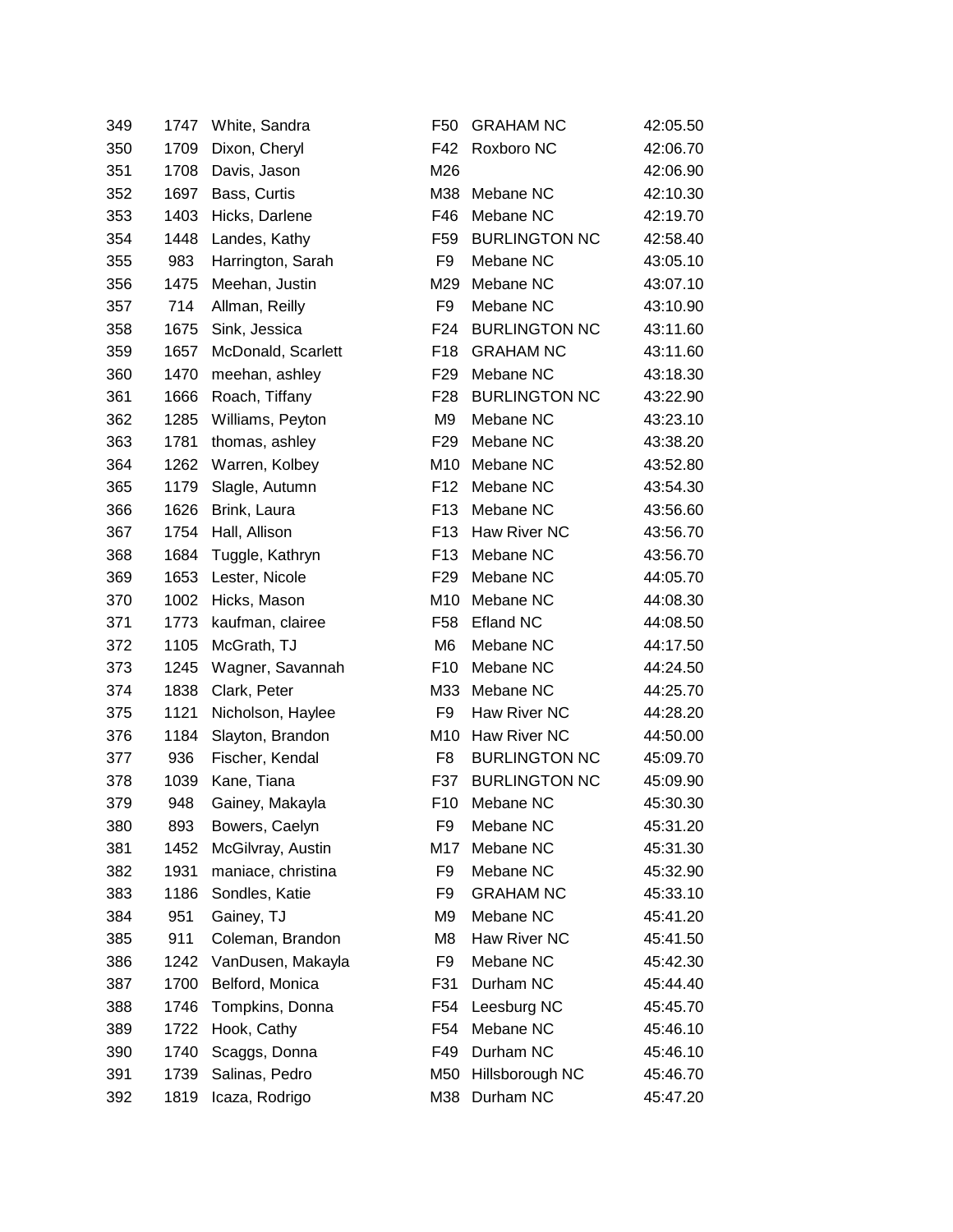| 393 | 836  | Barbieri, Karen           | F38             | <b>GRAHAM NC</b>     | 45:47.70 |
|-----|------|---------------------------|-----------------|----------------------|----------|
| 394 | 985  | Harvey, Lora              | F50             | <b>BURLINGTON NC</b> | 45:51.70 |
| 395 | 955  | Galloway, Diane           | F40             | <b>BURLINGTON NC</b> | 45:51.80 |
| 396 | 1792 | Obie, Jecenta             | F <sub>28</sub> | Hillsborough NC      | 46:00.80 |
| 397 | 1663 | Oravsky, Jennifer         | F41             | Mebane NC            | 46:32.50 |
| 398 | 1123 | Nickey, Nathan            | M11             | Haw River NC         | 46:41.40 |
| 399 | 1149 | Richmond, Miranda         | F <sub>9</sub>  | Mebane NC            | 46:51.00 |
| 400 | 1799 | clark, aidan              | M7              | Mebane NC            | 46:58.50 |
| 401 | 1924 | mccue, mitchell           | m9              | Mebane NC            | 47:06.90 |
| 402 | 804  | Auditori, Griffin         | M <sub>9</sub>  | Mebane NC            | 47:15.10 |
| 403 | 1151 | Riley, McKenzie           | F <sub>10</sub> | Mebane NC            | 47:21.60 |
| 404 | 1688 | Winslow, Tricia           | F40             | Mebane NC            | 47:30.70 |
| 405 | 1069 | Lawson, Molly             | F7              | Mebane NC            | 47:35.70 |
| 406 | 964  | Godlewski, Emma           | F7              | Mebane NC            | 47:36.60 |
| 407 | 1005 | Hutchison, Lily           | F <sub>9</sub>  | Mebane NC            | 47:44.60 |
| 408 | 1291 | Worcester, Rachel         | F <sub>10</sub> | <b>GRAHAM NC</b>     | 47:45.40 |
| 409 | 1514 | Smith, Kevin              | M46             | Durham NC            | 47:47.70 |
| 410 | 1003 | Howard, Victoria          | F7              | Mebane NC            | 47:47.80 |
| 411 | 1256 | Walker, Zachary           | M <sub>9</sub>  | Mebane NC            | 47:50.80 |
| 412 | 1753 | Glenn-Smith, Angela       | F45             | Durham NC            | 47:52.20 |
| 413 | 994  | Haynes, Kelly             | F44             | Haw River NC         | 47:56.10 |
| 414 | 1677 | Sondles, Michelle         | F43             | <b>GRAHAM NC</b>     | 48:06.40 |
| 415 | 1759 | Hunter, Sonya             | F39             | Mebane NC            | 48:08.00 |
| 416 | 1800 | Clark, Linda              | F <sub>57</sub> | Mebane NC            | 48:13.60 |
| 417 | 1642 | Fullgraf-Hartmann, Jordan | F <sub>8</sub>  | Durham NC            | 48:21.80 |
| 418 | 1309 | Barringer, Tony           | M53             | Hillsborough NC      | 48:22.00 |
| 419 | 1783 | menchara, jamie           | F32             | Stokesdale NC        | 48:29.20 |
| 420 | 1782 | wood, vickie              | F46             | Oak Ridge NC         | 48:29.50 |
| 421 | 833  | Auditori, Medeleine       | F <sub>6</sub>  | Mebane NC            | 48:36.10 |
| 422 | 1322 | Bond, Barbra              | F45             | <b>BURLINGTON NC</b> | 48:42.70 |
| 423 | 1647 | haley, susan              | F42             | <b>GRAHAM NC</b>     | 48:51.50 |
| 424 | 982  | Harrelson, Sabra          | F44             | <b>BURLINGTON NC</b> | 49:16.60 |
| 425 | 1410 | Holder, Chris             | M37             | Winston-Salem NC     | 49:36.30 |
| 426 | 1815 | Starnes, Alyssa           | F11             | Mebane NC            | 49:54.70 |
| 427 | 1181 | Slagle, Don               | M40             | Mebane NC            | 49:59.00 |
| 428 | 1180 | Slagle, Bethany           | F40             | Mebane NC            | 49:59.60 |
| 429 | 910  | Byrd, Cindy               | F36             | Mebane NC            | 50:05.00 |
| 430 |      | 1143 Porterfield, Kadence | F7              | Prospect Hill NC     | 50:11.30 |
| 431 | 1142 | Porterfield, Daniel       | M37             | Prospect Hill NC     | 50:11.30 |
| 432 | 1492 | Riley, Candace            | F42             | Mebane NC            | 50:16.70 |
| 433 | 1758 | Howard, Wendy             | F37             | Mebane NC            | 51:49.50 |
| 434 | 1706 | Corbett, Kerrie           | F38             | <b>BURLINGTON NC</b> | 52:37.30 |
| 435 | 944  | French, Michelle          | F42             | <b>GRAHAM NC</b>     | 52:42.20 |